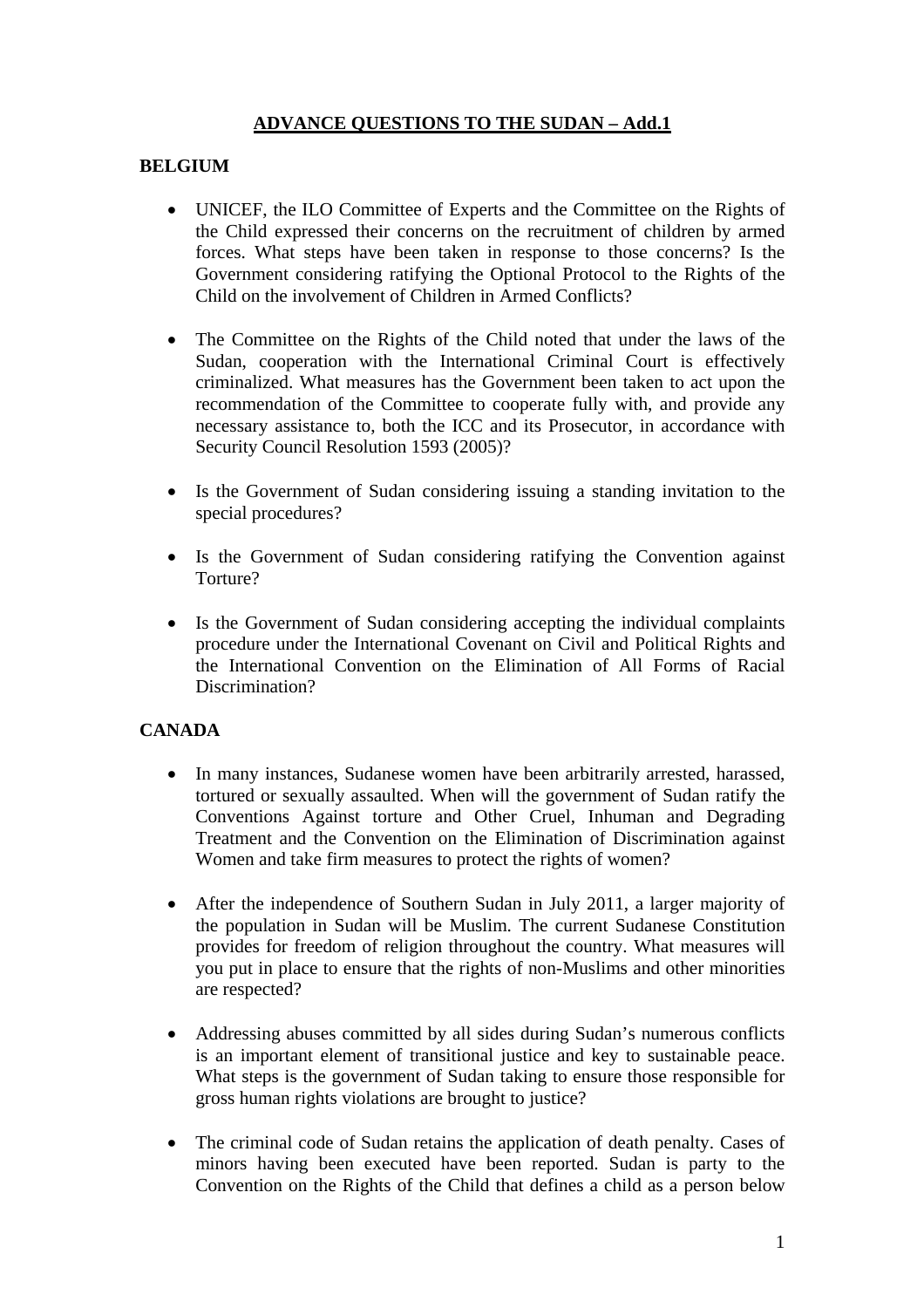18 years old. When will Sudan modify its law to ensure that minors can not be executed?

- The humanitarian situation remains dire throughout Sudan. There continue to be examples of humanitarian agencies being blocked from reaching populations in need, both in Darfur and in the South. What steps are Sudanese authorities taking to increase their efforts to cooperate with humanitarian agencies and allow unobstructed access to those in need of humanitarian assistance?
- The government of Sudan committed to fully lifting the emergency laws in Darfur. When will this be done, and what steps is the government of Sudan taking to foster an environment in which vulnerable populations can participate freely in political consultations without fears of arrest, violence or harassment?
- The government of Sudan will need to make difficult and immediate concessions as will the Darfurian rebel movements, to reach a peace agreement for Darfur. What steps is the government of Sudan taking to bring an end to the conflict, and to conclude a peace agreement?

## **CZECH REPUBLIC**

- What steps have been taken to eliminate National Intelligence and Security Service's practice to arrest and hold people in incommunicado detention?
- How is the crime of rape prosecuted and victims protected, if Article 149 of the 1991 Criminal Code defines rape with reference to adultery that may lead to confusion over evidentiary requirements for prosecution (women, victims of rape, are put at risk of facing prosecution for adultery when rape cannot be proved)?
- How a fair trial is ensured if Article 10 of the 1993 Evidence Act allows for evidence obtained by unlawful means?
- How the equality and non-discrimination is ensured in law if unlike male children, female children are not entitled to inherit from their deceased father's estate and widows are prevented from inheriting the property of their deceased husbands?

## **DENMARK**

- We wish to highlight that a successful transformation of Sudan will require a strengthening of the rule of law in accordance with international standards governing justice and equality, an end to entrenched impunity, respect for human rights, and democratic governance. Which steps will Sudan take in order to strengthen the rule of law?
- As long as Sudan has not abolished capital punishment, will it ensure that death penalty cases proceed with respect for the rule of law, that no children or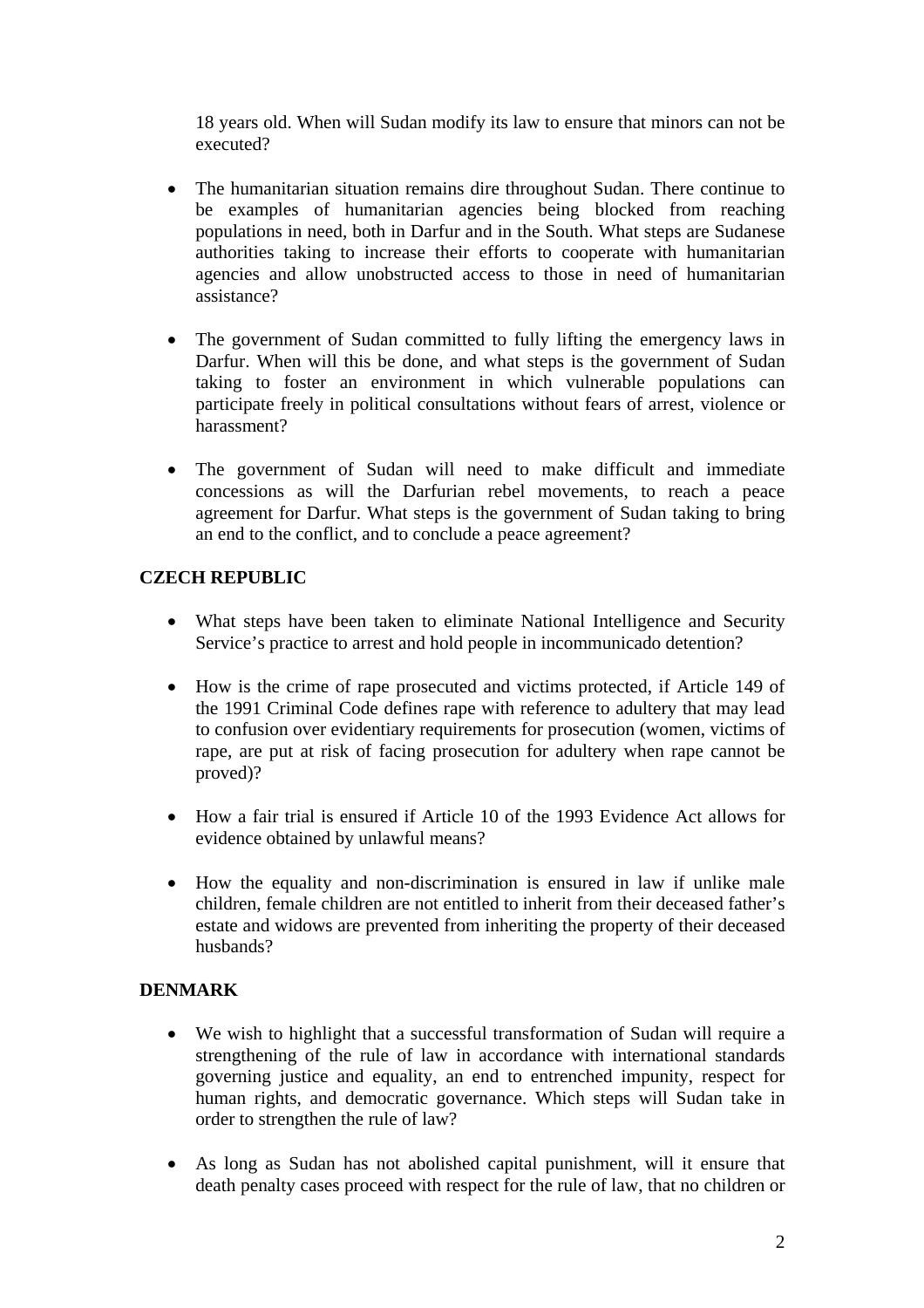juveniles are subjected to this punishment and that it is applied only to serious violent crimes?

- Will the Government of Sudan end the use of torture and cruel, inhuman or degrading treatment or punishment and ensure effective independent investigation into such incidents?
- We have noted with concern that child labour is widespread, with many children employed as domestic servants and in factories, the agricultural sector and the informal economy. We are also concerned over the abduction of children for the purpose of forced labour, including sexual slavery, and the de facto impunity enjoyed by perpetrators. Will Sudan take legislative and other measures to protect the children from being subjected to forced labour?

## **IRELAND**

- Ireland thanks the Government of Sudan for their National Report and welcomes their sincere desire to comply and cooperate with United Nations human rights mechanisms. We recognise that the Sudan is in a transitional phase at the moment, and note that this transition brings opportunities as well as challenges.
- Ireland notes reports of restrictions on freedom of expression by the authorities in Northern and Southern Sudan, including the use of censorship and the harassment, arrest and detention of journalists. Will the Government of National Unity and the Government of Southern Sudan commit to respect freedom of expression and refrain from all acts of censorship that interfere unnecessarily with the important work of journalists?
- Ireland is opposed to the death penalty, and asks whether the Government of National Unity and the Government of Southern Sudan have any plans to establish a moratorium on executions with a view to abolishing the death penalty?
- Ireland encourages the Sudan to continue to cooperate with the Independent Expert on the situation of human rights in Sudan, especially on the implementation of the recommendations by the Group of Experts. Will the Government of Sudan, and the Government of South Sudan, commit to offering a standing invitation to all Special Rapporteurs?
- We welcome the important contribution that human rights defenders make to the promotion and protection of human rights, and would like to ask what the Governments of Sudan and South Sudan are doing to stop the ill-treatment, including in some cases arbitrary arrest and detention, of human rights defenders in the Sudan.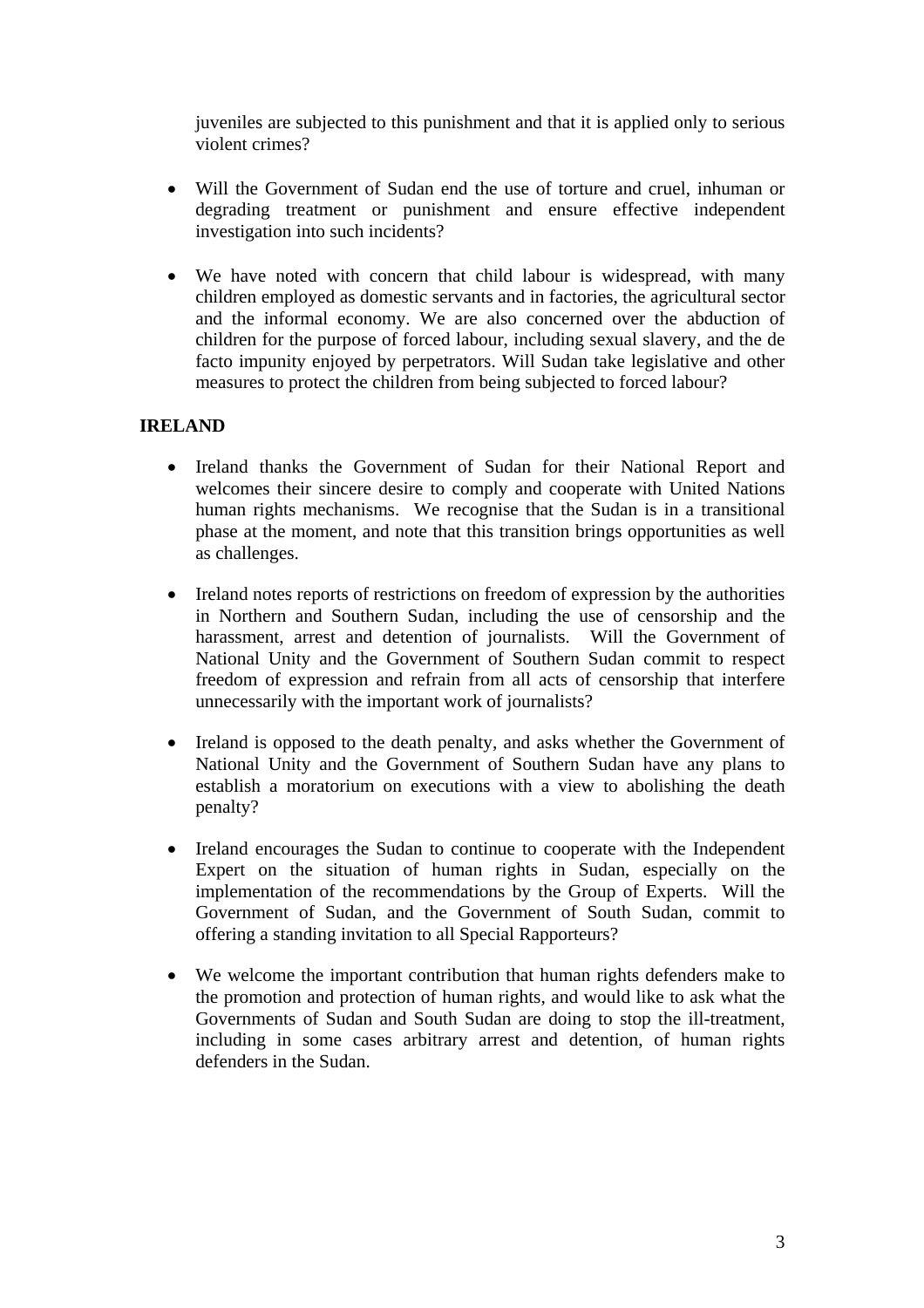#### **NETHERLANDS**

- The Netherlands are concerned about the constitutional processes in both North and South Sudan. As the Government of Sudan rightly points out in paragraphs 9-14 of the national report it submitted to the HRC, the Interim National Constitution (INC) acknowledges the cultural, ethnical and religious diversity of Sudan. Moreover, the INC guarantees all fundamental freedoms to the people of Sudan. On 9 July 2011 two new states will emerge. Both governments in Khartoum and Juba will enter a transitional period during which permanent constitutions need to be developed and negotiated. The Netherlands emphasizes the need to have inclusive constitutional processes in which not only political parties, but also religious leaders and representatives of civil society can participate. How will the constitutional processes in both North and South look like?
- In accordance with the Interim National Constitution (INC), the National Assembly of Sudan adopted in 2009 the Human Rights Commission Act. Up to date the members of this independent commission have not been appointed and the Commission is therefore not operational. In its national report the Sudanese government states in paragraph 27 that members of the Commission are to be appointed in the very near future. When will the Human Rights Commission become operational?
- The Netherlands takes note of paragraphs  $102 106$  of the national report in which the different challenges to the promotion and protection of human rights in the states of Darfur are addressed. The Government of Sudan has welcomed the report and recommendations on peace, justice and reconciliation of the AU High Level Panel on Darfur. Since the GoS has welcomed these recommendations, why have these recommendations not been implemented?
- As per 9 July 2011, two new states will be born. The Netherlands would like to encourage both states to ratify the international treaties related to human rights, esp. women (CEDAW), children and peace/stability. We would welcome a road map and outline of those treaties to be signed from both South and North Sudan.

## **NORWAY**

Please note that the following four questions are addressed to the Government in Khartoum:

- How can the Government in Khartoum best protect and assist southerners who choose to stay in the North and secure that no decision relating to nationality or citizenship impacts negatively on the civil, political, economic, social, and cultural rights of individuals?
- What is needed for the Government in Khartoum to establish the Human Rights Commission set out in the peace agreement of 2005, and how can the international community best support this process?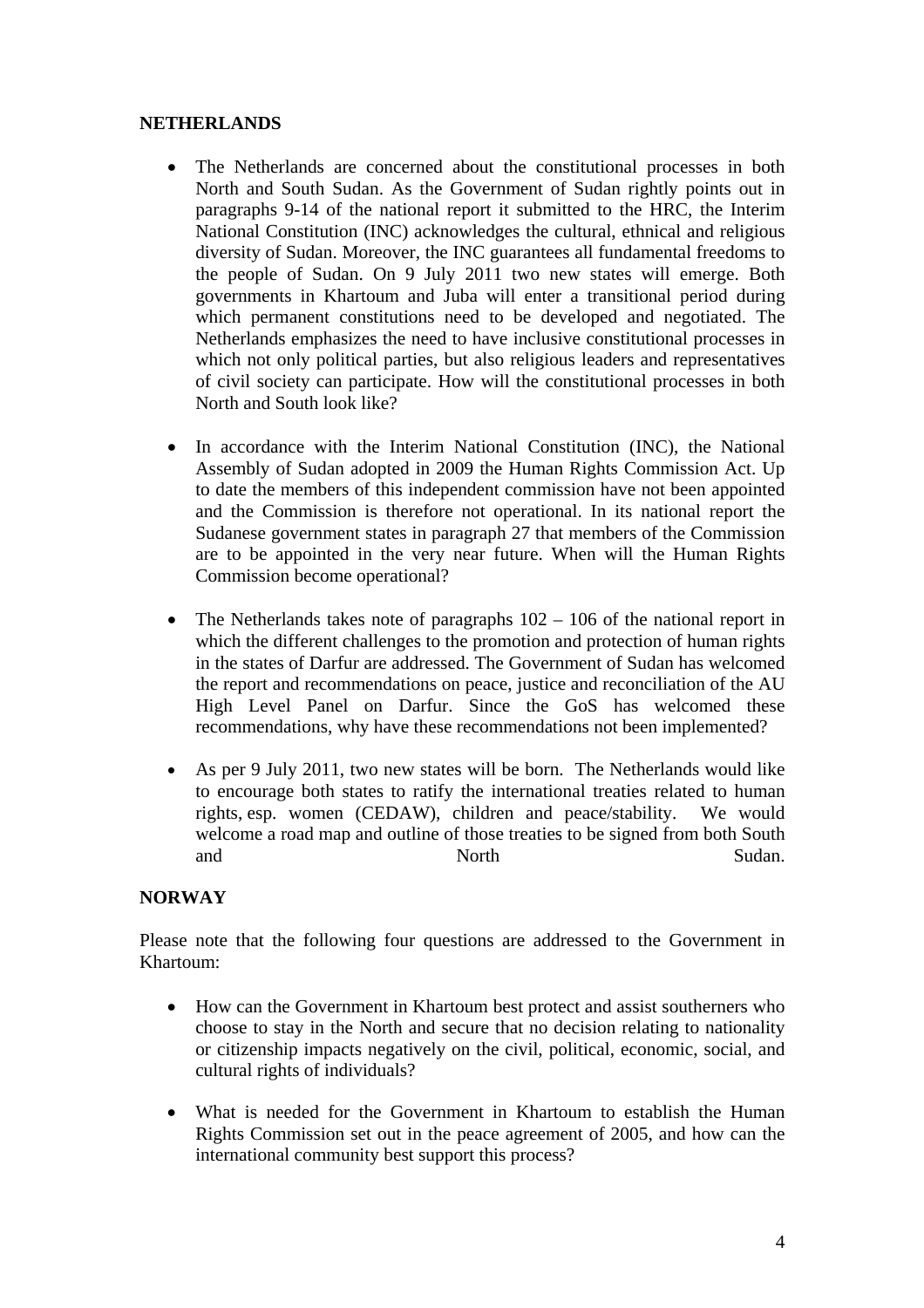- When will Sudan ratify the almost universally adopted declaration against the discrimination of women, CEDAW and how can we assist you in the process towards such adoption?
- What steps can the government of Sudan take to best ensure that the press and broadcasting media can operate freely and responsibly in an environment without censorship?

Please note that the following two questions are addressed to the government of Southern Sudan:

- What efforts are being taken to strengthen the capacity of the government especially within the armed forces, the police and the judiciary -- to adequately protect citizens' human rights?
- The new Republic of South Sudan will need to draw up a new constitution and pass a wide set of new laws; what efforts are being taken to ensure that human rights will be strengthened in these new laws?

## **SLOVENIA**

- What measures are envisioned to fight the culture of impunity in the country?
- How will the government effectively enforce the provisions of Federal and the Southern Sudan Child Acts on justice and diversion services for children in conflict with law?

## **SWITZERLAND**

- With regard to the National Intelligence and Security Service (NISS), does the Government of Sudan envisage reconsidering the 2010 National Security Act, in order to reduce the NISS powers of arrest and detention, and to establish a judicial oversight mechanism?
- How does the Government of Sudan plan to ensure that all allegations of unlawful killings, enforced disappearances, torture and other ill-treatment, as well as other serious human rights violations are effectively investigated by an independent and impartial authority and their perpetrators regardless of their position or rank prosecuted without delay at the national or international level?
- With regard to the administration of justice, what concrete measures have been taken by the Government of Sudan to ensure compliance with international standards of fair trials?
- Does the Government of Sudan consider the establishment of a moratorium on executions with a view to abolishing the death penalty?
- The 2009 Press and Publications Act conferred on the National Press Council broad regulatory powers over newspapers and journalists. Does the